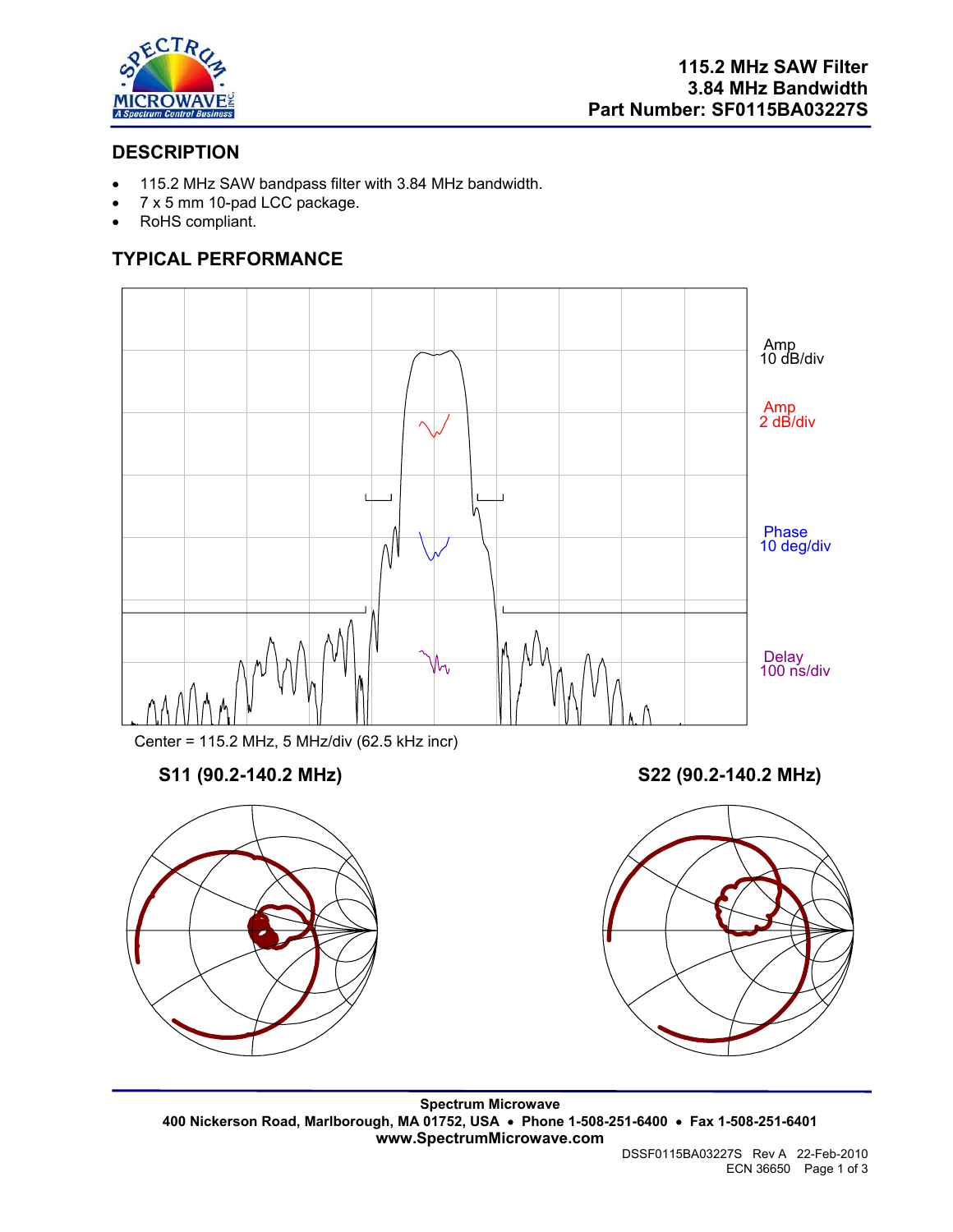

#### **SPECIFICATION**

| <b>Parameter</b>                        | <b>Min</b> | <b>Typ</b> | <b>Max</b>               | <b>Units</b> |
|-----------------------------------------|------------|------------|--------------------------|--------------|
| Center Frequency, F <sub>C</sub>        |            | 115.2      |                          | <b>MHz</b>   |
| Minimum Insertion Loss                  |            | 9.8        | 11                       | dB           |
| Lower 1 dB Frequency                    |            | 113.7      | 114                      | <b>MHz</b>   |
| 2<br>Upper 1 dB Frequency               | 116.4      | 116.9      |                          | <b>MHz</b>   |
| 1 dB Bandwidth                          | 2.4        | 3.2        | $\overline{a}$           | <b>MHz</b>   |
| 3 dB Bandwidth <sup>2</sup>             | 3.84       | 4          |                          | <b>MHz</b>   |
| 24 dB Bandwidth <sup>2</sup>            |            | 5.8        | 6.9                      | <b>MHz</b>   |
| Amplitude Variation (Fc+/-1.2 MHz)      |            | 0.7        | 1                        | dB p-p       |
| Phase Linearity (Fc+/-1.2 MHz)          |            | 4.5        | 8                        | deg p-p      |
| Group Delay Variation (Fc+/-1.2 MHz)    |            | 30         | 60                       | ns           |
| <b>Absolute Delay</b>                   | 0.75       | 0.83       | 1.05                     | <b>us</b>    |
| Relative Attenuation (10-109.7 MHz)     | 42         | 44         |                          | dB           |
| Relative Attenuation (109.7-111.75 MHz) | 24         | 30         | $\overline{\phantom{0}}$ | dB           |
| Relative Attenuation (118.65-120.7 MHz) | 24         | 26         |                          | dB           |
| Relative Attenuation (120.7-500 MHz)    | 42         | 44         |                          | dB           |
| Input Return Loss (Fc+/-1.2 MHz)        | 10         | 13         |                          | dB           |
| Output Return Loss (Fc+/-1.2 MHz)       | 10         | 13         | $\overline{\phantom{0}}$ | dB           |
| Source/Load Impedance                   | 50         |            | ohms                     |              |
| Material Coefficient of Frequency       | $-18$      |            |                          | ppm/°C       |
| <b>Ambient Temperature</b>              | 25         |            |                          | $^{\circ}$ C |

Notes: 1. Defined as the average of the lower and upper 3 dB frequencies at room ambient. 2. All dB levels are defined relative to the insertion loss.

#### **MAXIMUM RATINGS**

| Parameter                          |     | 18 X |                     |
|------------------------------------|-----|------|---------------------|
| Storage Temperature Range          | -40 | 125  | $\hat{\phantom{a}}$ |
| <b>Operating Temperature Range</b> | -20 |      |                     |
| Input Power Level                  |     |      | dBm                 |

### **MATCHING CIRCUIT**



Notes:

- Recommend 2% toleranced components. Typical Inductor Q=40.
- Values shown are for reference only and depend upon board layout.

**Spectrum Microwave 400 Nickerson Road, Marlborough, MA 01752, USA** • **Phone 1-508-251-6400** • **Fax 1-508-251-6401 www.SpectrumMicrowave.com**